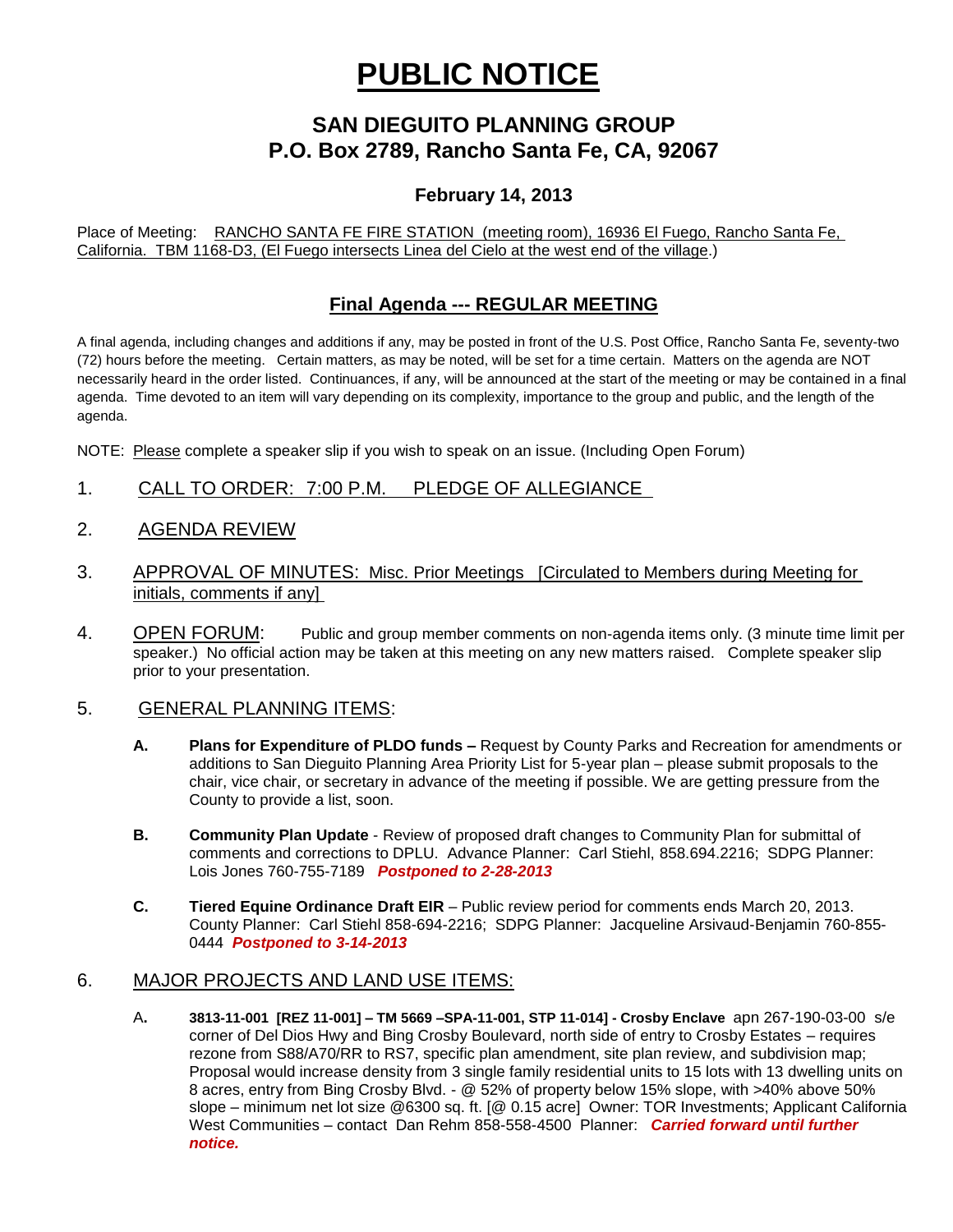- B**. STP 3500-12-015 West end of Artesian Road, Rancho Santa Fe** Submittal of site plan and boundary adjustment of one lot line on approximately 77.39 acres of land containing six existing legal parcels adjoining Artesian Road, previously created as part of PM 7270 in May 1978. This property is part of Santa Fe Valley Specific Plan.Applicant: RSF Holdings/contact: Wesley W. Pelzer 760-744- 7125 / Planner: Laurel Lemarie (858) 756-2835 *Postponed to 2-28-2013*
- C**. P94-022W2; MUP Modification AT&T Mobility; Location: 9885 Orange Lane, Escondido 92029** Modification of existing facility. Original 150 sf equipment area & 30; tall monopole with three 8' antennas & 6; high chain link fence. Modification will consist of removal of existing wooden pole & antennas and installation of equipment on existing water tank, including 12 total 8; panel antennas, 24 RRU's, 12 surge suppressors, 6 tower-mounted amplifiers, and 2 GPS antennas. Also 15' of FRP screening will be added to the water tower to the screen the antennas & equipment plus expansion of base station equipment area by approximately 60 sf. Applicant: AT&T Mobility, Doug Munson (619) 972-4944; Planning Group: Don Willis (858) 481-6922. **Continued from meeting of 1-3-2013**.
- D. **Rancho Cielo SPA05-004, TM5440, TM5441; Replacement Maps, project totals 23.06 acres, 11 condominium DUs on 'Village Center' parcel, 31 condominium DUs on 'Parcel H'**; located at the intersection of Via Ambiente and El Brazo, Camino De Arriba, APNs 265-270-71, 264-410-02, 264-382- 16. Submittal of proposed Preferred Project of 42 dwelling units, with revised architectural elevations and floor plans, as well as an Alternative Project with a total of 39 dwelling units, with reduced grading and the same revised architectural elevations and floor plans, as the Preferred Project. The Visual, Noise and Air Quality Studies will be submitted on December 4, 2012. Applicant: Rancho Cielo Estates, Ltd., Applicant's representative: Robert Chase, Fuscoe Engineering, (858) 554-1500; DPLU Planner: Dennis Campbell, (858) 505-6380; SDPG Planner: Doug Dill, (760) 736-4333 *postponed to 2-28-2013*
- **E**. **Proposed Roundabouts, Del Dios Hwy/Avenida Acacias, Rancho Santa Fe** Draft Environmental Report. Review of project and draft EIR, **public review period expires February 28, 2013**. SDPG Planner: Lois Jones 760-755-7189

the community comments heard is that there are many concerns about this project. RSF Association will have a meeting at the Garden club on February  $7<sup>th</sup>$  to hold a public hearing for input from residents. The City of San Diego should also be conferred on their future plans that may impact the traffic flow with this project.

- **F. PDS2012-AD 12-038 Moyer Second Dwelling Unit –** request for detached building to include 334 sf game room/pool room, 209 sf wine cellar, 548 sf tandem garage, and 1200 sf upstairs second dwelling unit. Property is 2 acres, zoned RR, APN 266-220-31. Applicant rep: Dena Gillespie, 760-632-1982, SDPG Planner: Laurel Lemarie, 858-756-2835
- **G. PDS2013-AD-13-002 5955 El Montevideo/Via de Fortuna** Installation of DPE culverts under the equestrian trail to alleviate ponding of run-off of the trail. Applicant: Neil Bluhm Contact: Bill Snipes 619-697-9234, SDPG Planner: Chaco Clotfelter (858) 342-3050
- **H. PDS2013-MUP-13-001 – request by AT&T for a 4' height waiver to the 35' height limit to extend an existing tower element to conceal the proposed antennas** located on The Bridges golf course clubhouse located at 18550 Seven Bridges Road, Rancho Santa Fe, raising it 8 ft to accommodate 16 panel antennas. The equipment necessary to operate the facility will consist of outdoor equipment cabinets and two GPS antennas located within a 10' by 25' CMU equipment enclosure with a chainlink top. APN #264-103-10, applicant: AT&T Mobility, LLC, representative Jill Cleveland 760-420-4833, SDPG Planner: Don Willis (858) 481-1535

### . 7. ADMINISTRATIVE MATTERS:

- **A**. Consideration and comments on circulation mail
- **B.** Future agenda items and planning<br>**C.** Vote for new member
- **C.** Vote for new member

**NOTE: San Dieguito Planning Group needs new volunteers to fill vacancies on the planning group. This is an opportunity for you to participate in the preservation and responsible development of your community. If you wish to participate, we request you provide the chair with a current resume and attend 2 or 3 meetings, depending on our meeting schedule in the next few months.**

**Future Meeting Dates:** 2/28/13 3/14/13 3/28/13 4/11/13